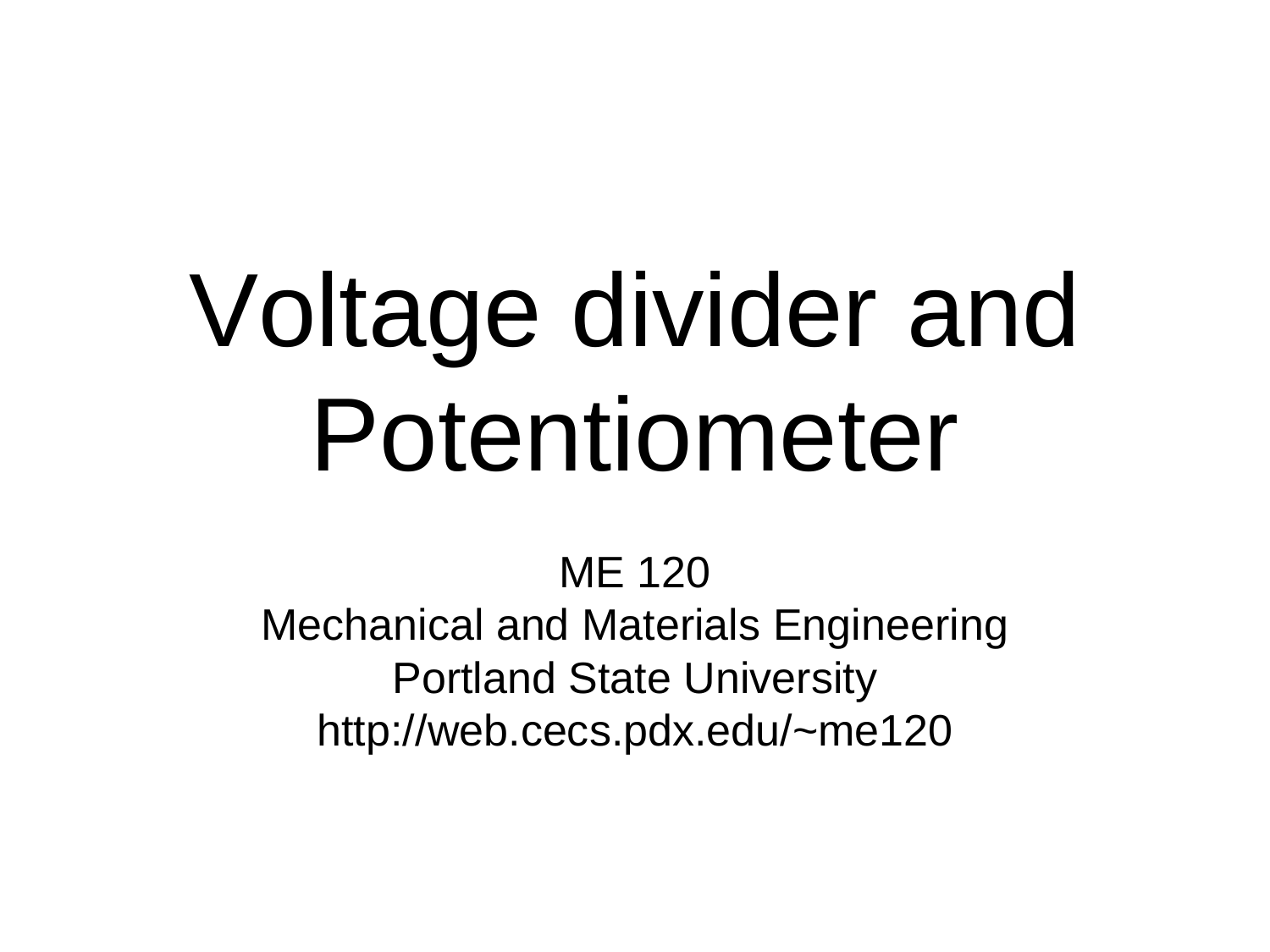### Voltage Divider **Definition**

• The input voltage is applied across  $R_1$  and  $R_2$ 

$$
V_{in}=I(R_1+R_2)
$$

The output voltage is the voltage drop across  $R_2$ 

$$
V_{out} = V_{in} \frac{R_2}{R_1 + R_2}
$$

 $V_{\text{in}}$ 

 $R_{2}$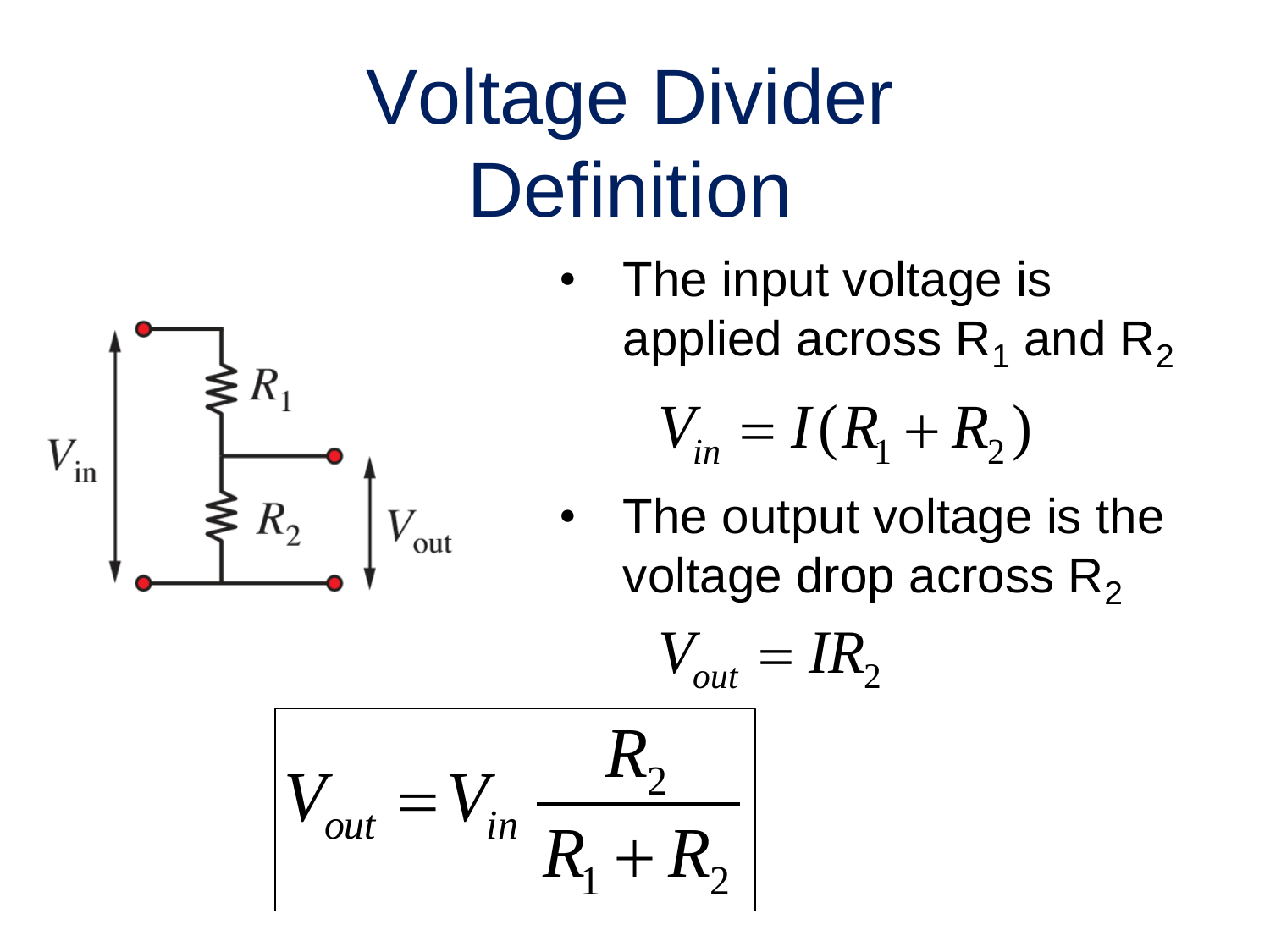## Voltage Divider Application



- The voltage divider is a passive component used to reduce the amount of voltage.
- For example, we could use a 9 V battery to supply a 5V power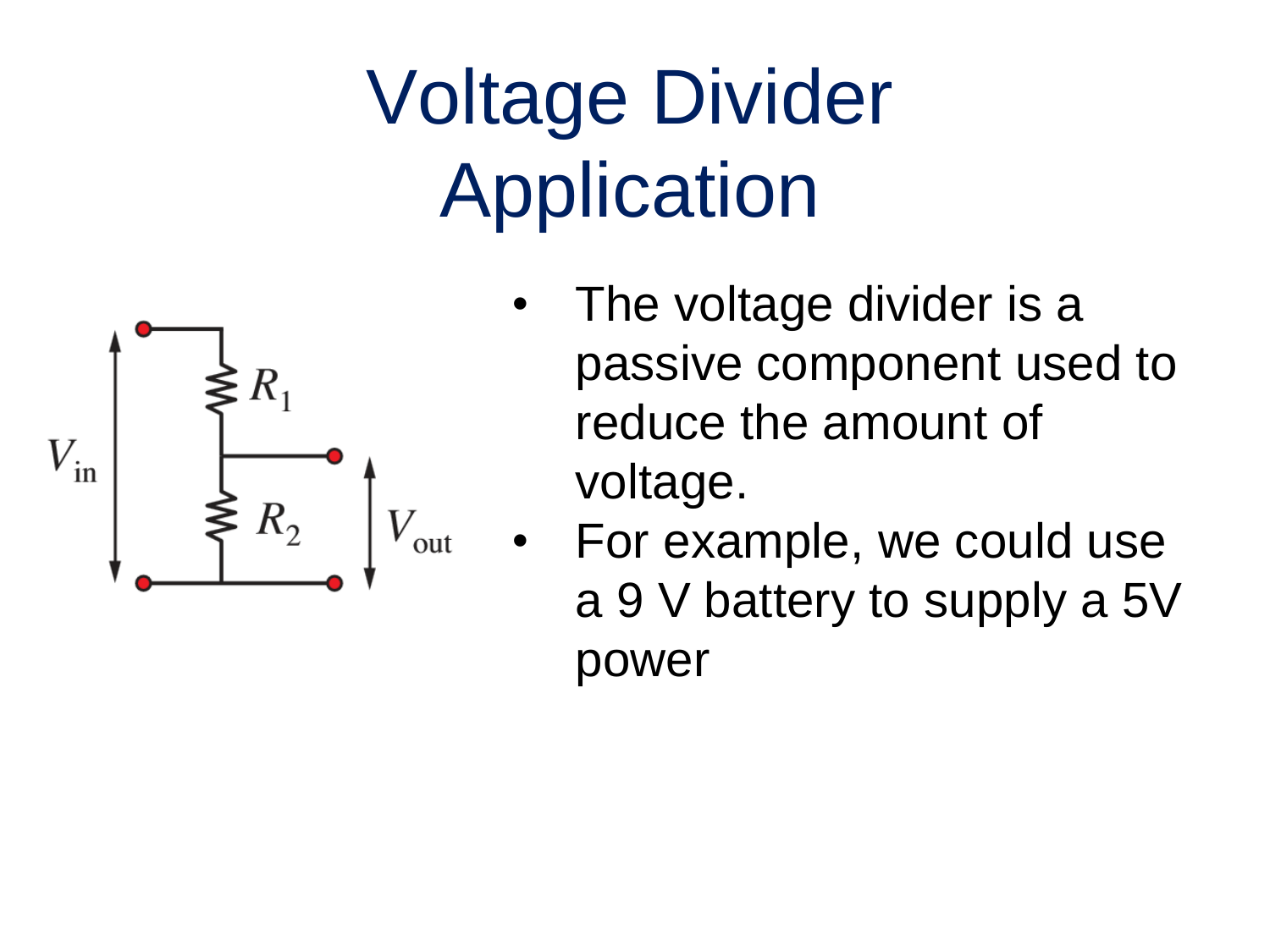### Potentiometer **Definition**



- A potentiometer is a voltage divider that allows adjustment of  $V_{\text{out}}$ .
- The wiper is in contact with the surface of the resistor and is controlled by a knob.

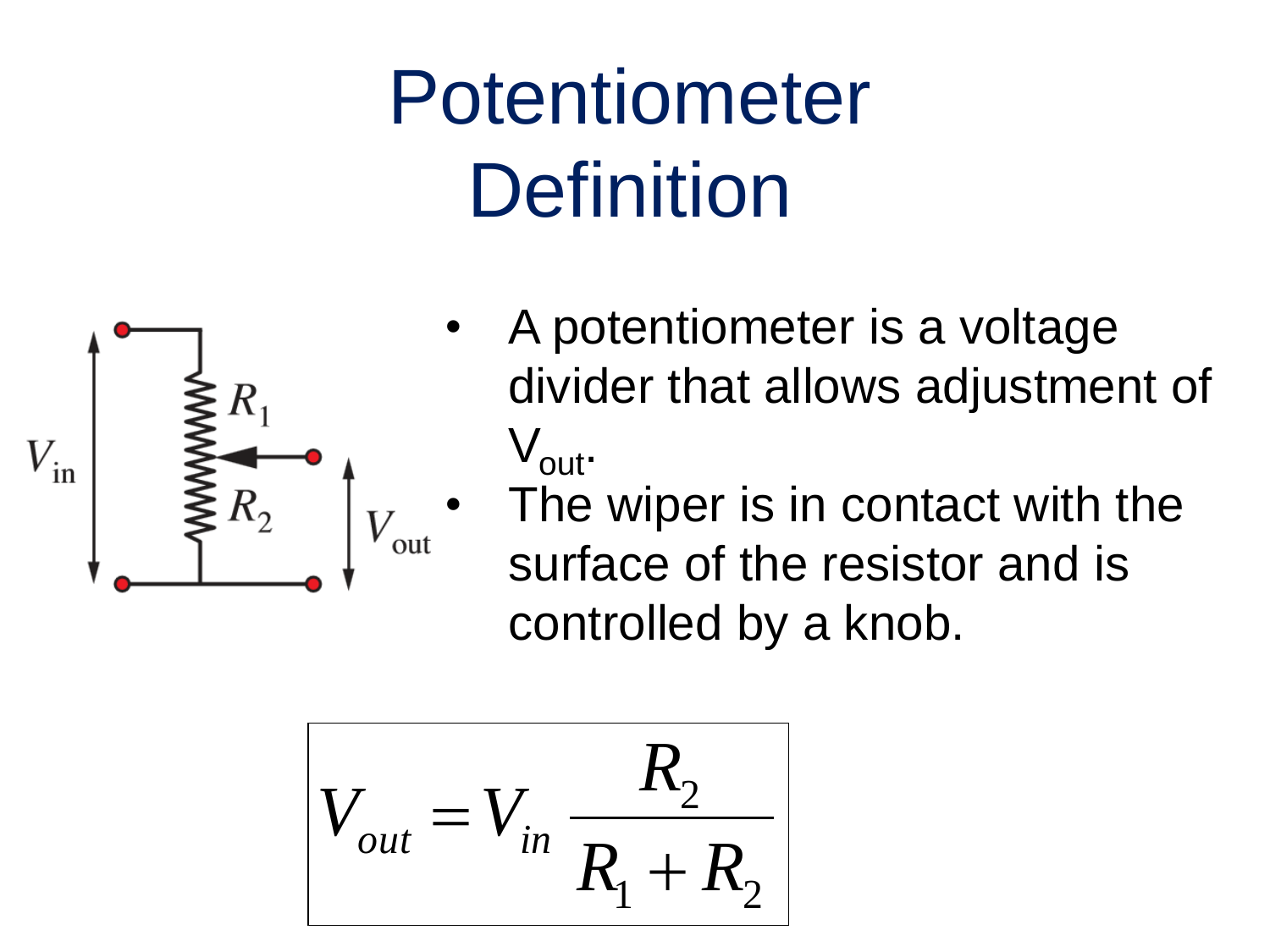### Potentiometer Application

- Potentiometers are used to adjust the level of analog signals (for example, controls on audio equipment)
- Rarely used to directly control significant amounts of power  $(> 1 W)$ .
- Widely used wherever adjustments must be made during manufacturing

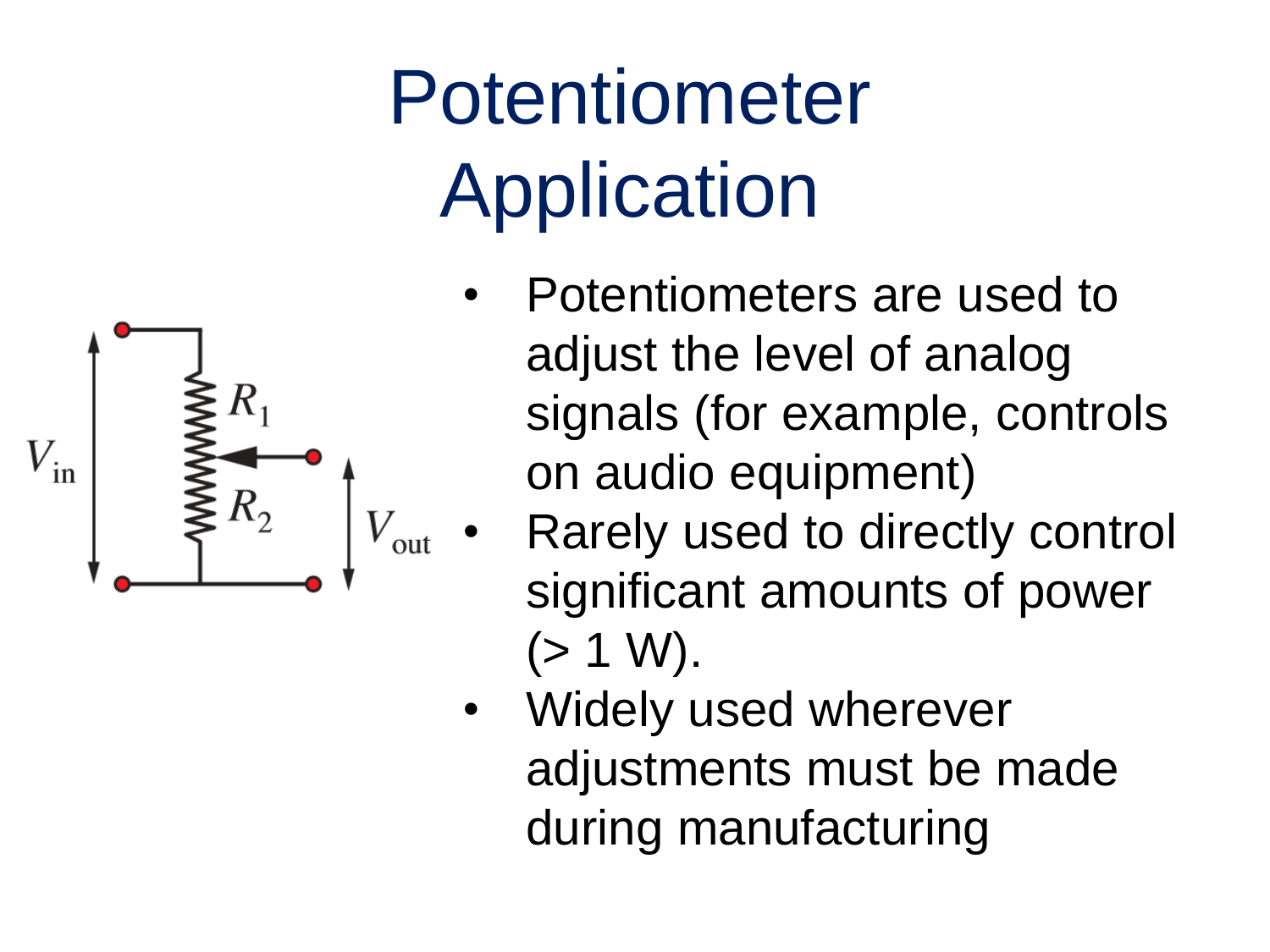#### Potentiometer Measurements

Providing power: Connect two wires from the potentiometer to your Arduino board.

#### Measuring voltage:

- The ground outer pin is connected to the COM of the multimeter.
- The middle pin is connected to the positive lead of the multimeter.



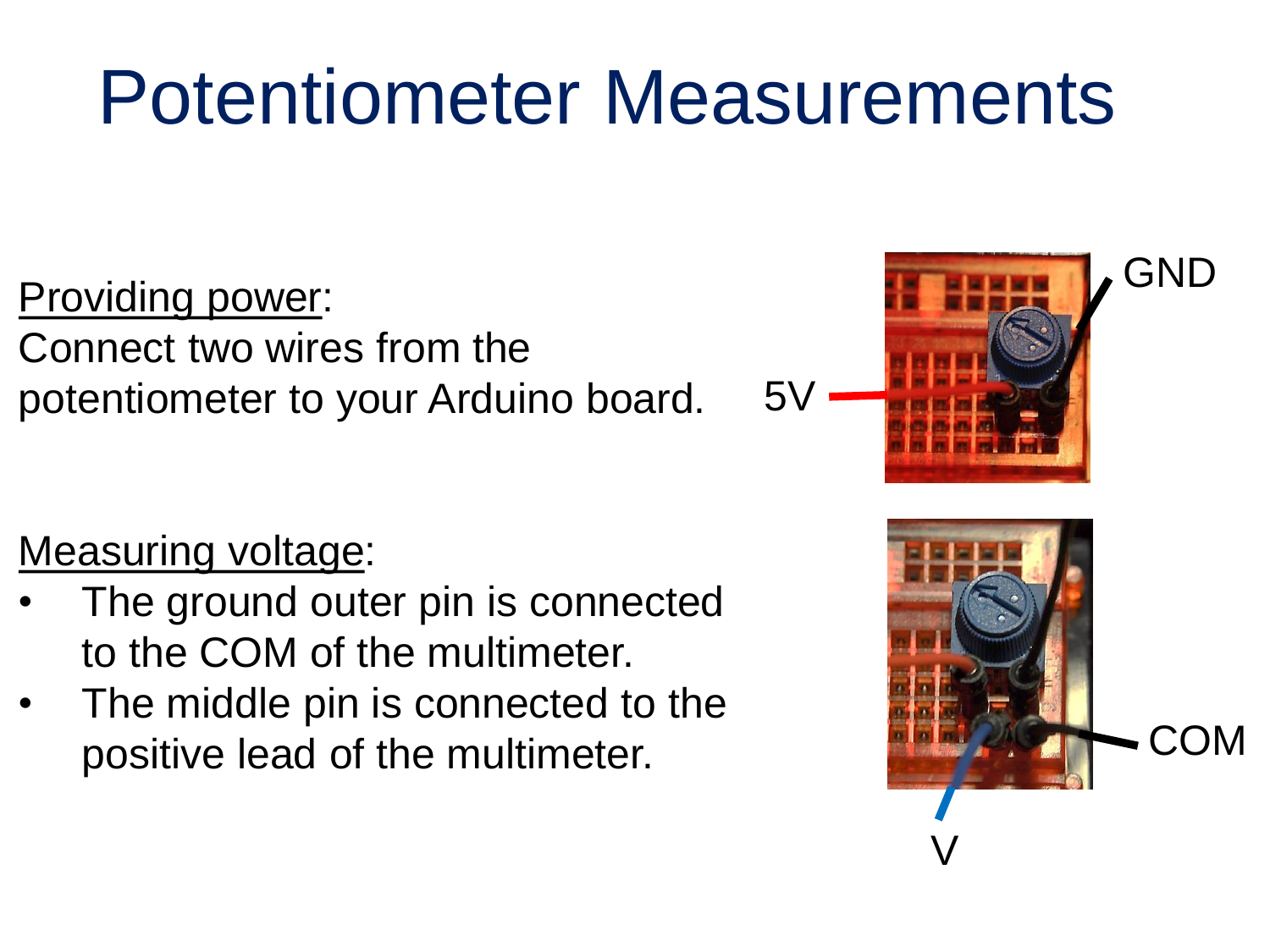### Arduino as a Multimeter: **Circuit**

The middle pin is now connected to the analog input 0 of the arduino board.



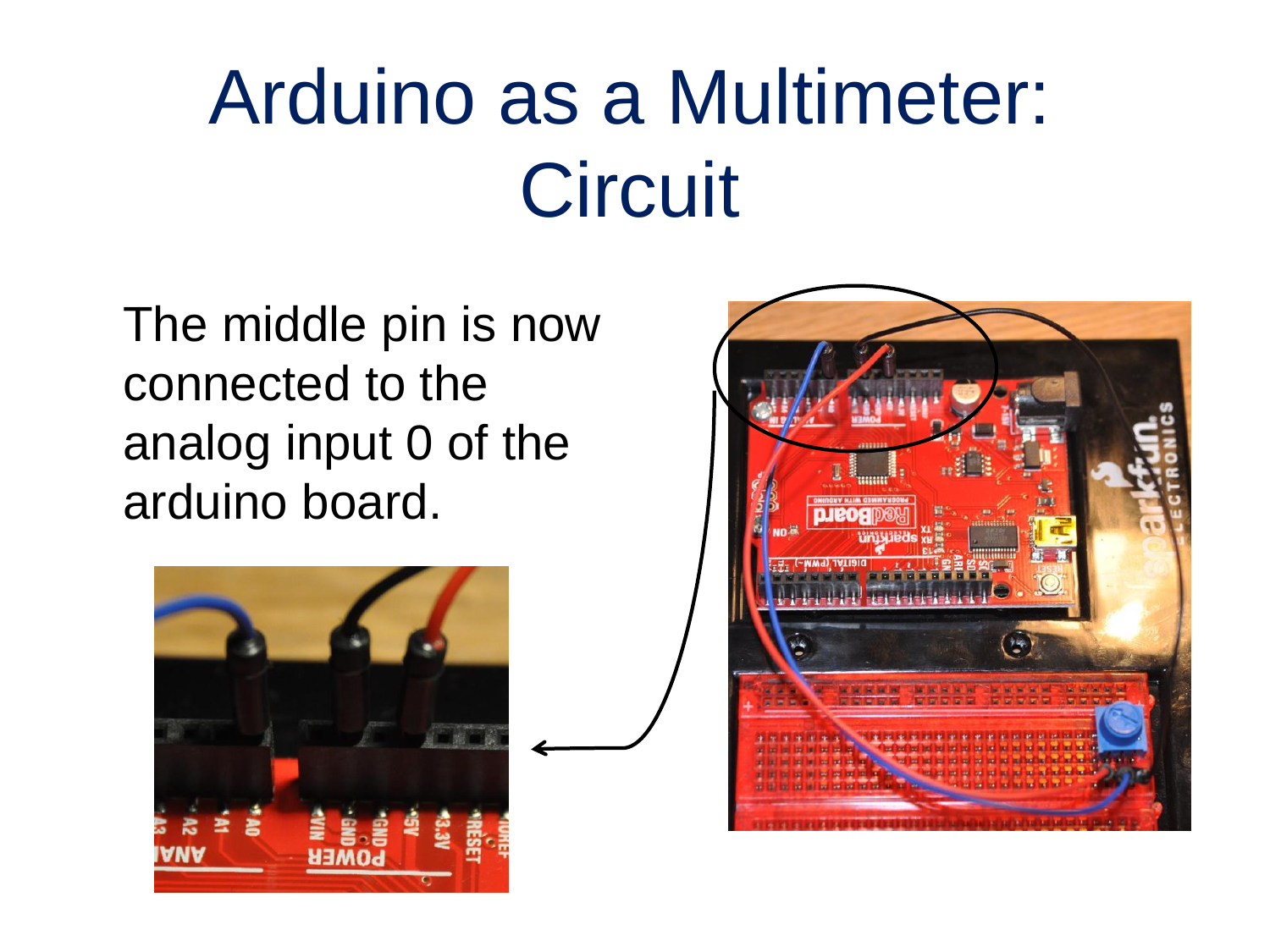#### Arduino code for potentiometer